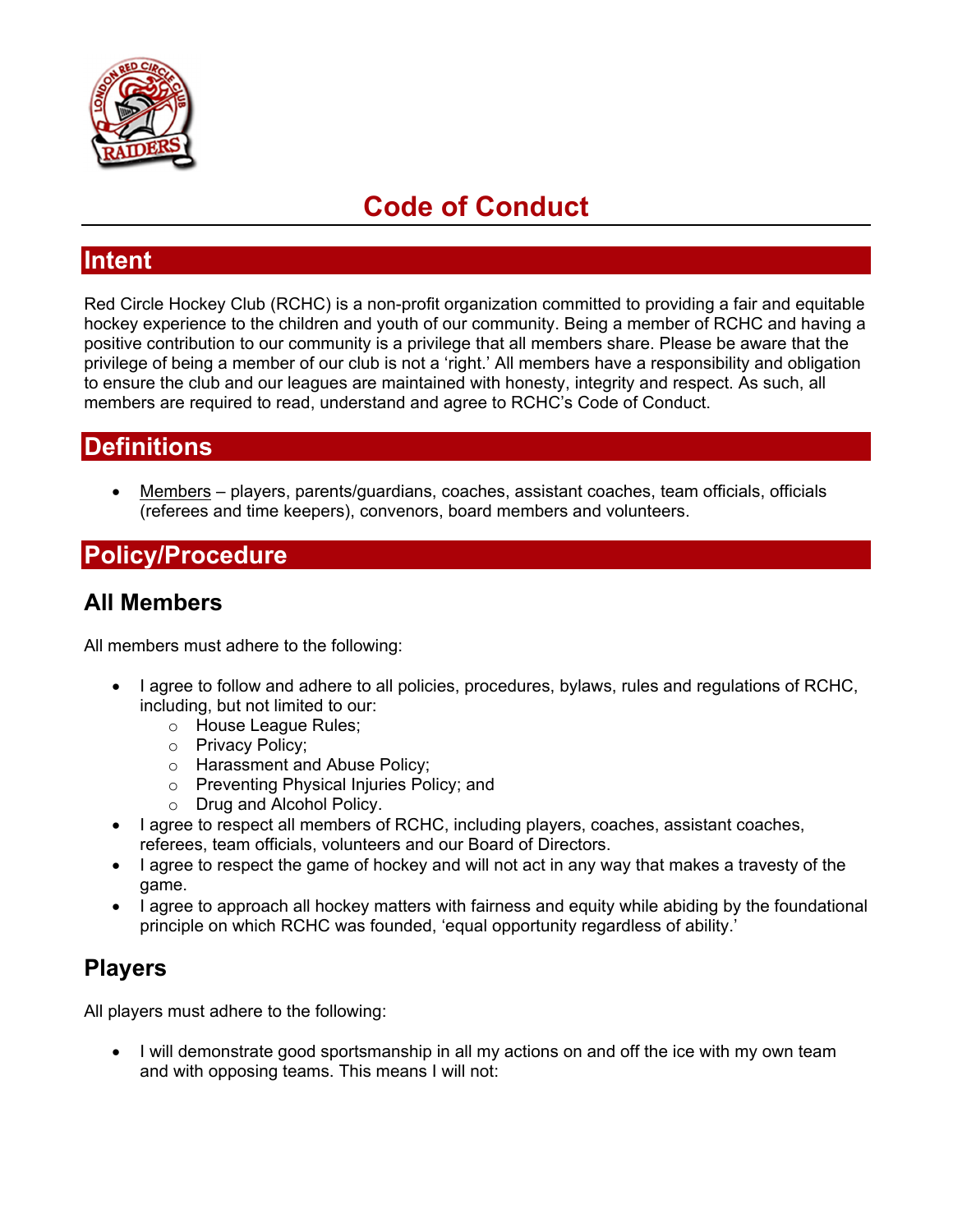

- $\circ$  Get angry or lose my temper on other individuals or in a way that is detrimental to their ability to enjoy the game;
- o Slam, throw, damage or destroy my own or other player's equipment or belongings; and o Show-off or insult other players.
- I will play and compete for fun and my own enjoyment of the game.
- I will act as a good team player by supporting and encouraging my fellow teammates and striving to be the best player I can be.
- I will play the game safely and strive to protect the safety of other players, coaches and referees.
- I will learn, understand and respect the rules of the game, as well as, the decisions of the referee. I understand that arguing with the referee is not going to change their decision. If unsure about a refereeing decision, I will ask my coach to provide further clarification.
- I will cheer on all good plays and congratulate my team and the opposing team on their achievements in the game.

# **Parents/Guardians**

All parents/guardians must adhere to the following:

- I will not condone, permit, defend, or engage in actions which are not consistent with good sportsmanship. This means I will not yell at, ridicule or embarrass any child or referee participating in the game.
- I will encourage my child to do his or her best, have fun and demonstrate good sportsmanship. I will teach my child how to win and lose gracefully.
- I will assist my child in understanding and respecting the rules of the game. I will encourage my child to remember that he or she is part of a team and to work for the good of the team.
- I will respect the rights and feelings of officials, coaches, players, volunteers and board members. I will work to support, not undermine, their efforts.
- I will cheer on all good plays by both teams.

## **Coaches/Assistant Coaches**

All coaches and assistant coaches must adhere to the following:

- I will not condone, permit, defend, or engage in actions which are not consistent with good sportsmanship. This means I will treat all players fairly and equitable; providing equal opportunity regardless of ability.
- I will communicate with players, parents, officials, coaches, volunteers, and board members in an open and honest manner that is fair and equitable for everyone.
- I will, at all times, protect the safety of all players, whether they are on my team or the opposing team, as well as, promote a 'safety culture' in my coaching instructions and directives.
- I will lead by example by respecting the rules of the game while striving to provide the highest standard of training appropriate to each players' ages, strength, and skills.
- I will set attainable goals for the team and individual players while encouraging a fun and engaging environment where players can learn and expand their skills.